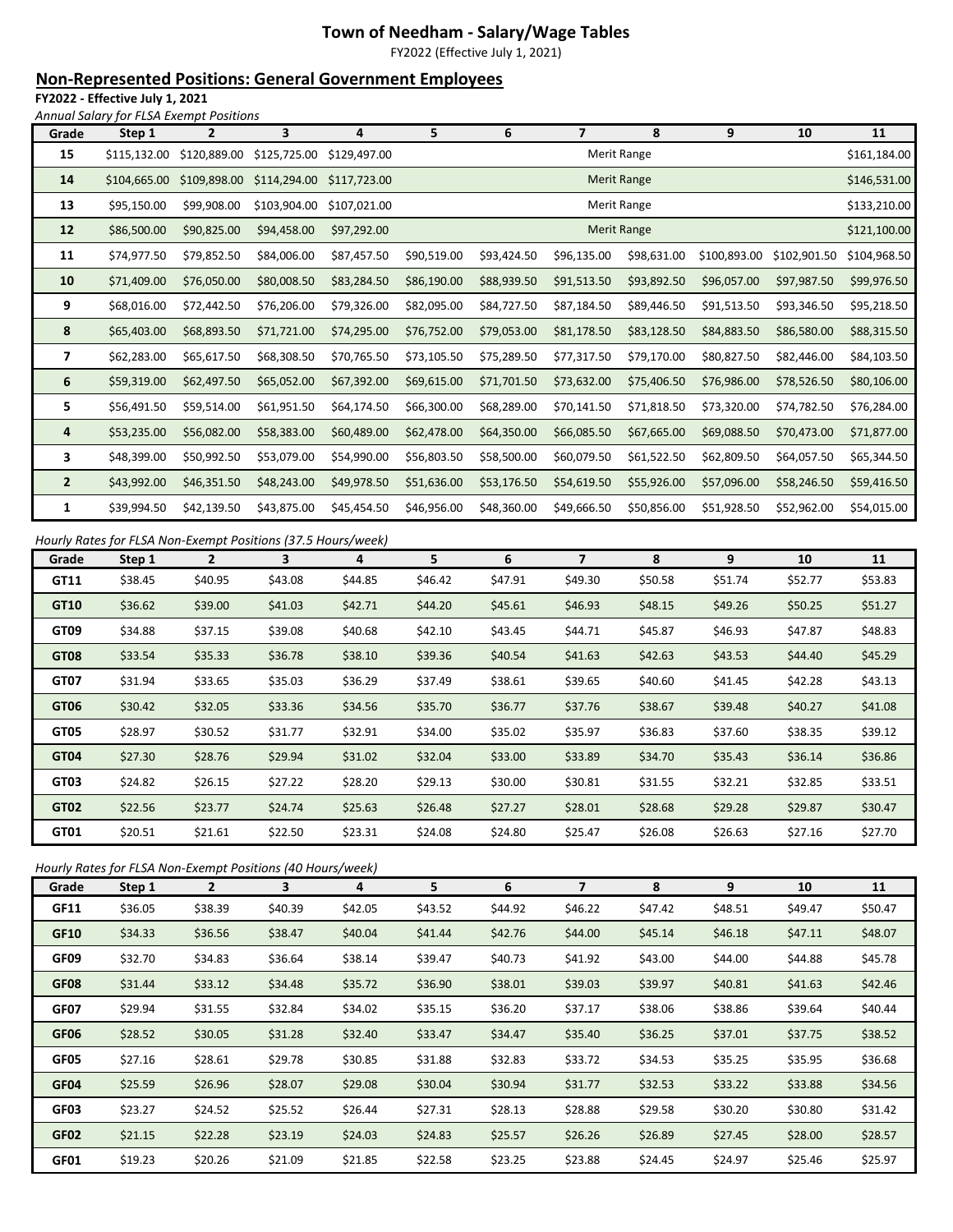# **Independent Town Workers Association (ITWA): Administrative/Support and Professional/Technical Positions**

**FY2022 - Effective July 1, 2021** *Annual Salary for Exempt Positions*

| Grade    | Step 1      | $\mathbf{2}$ | 3           | 4           | 5           | 6           |             | 8           | 9            | 10           | 11           |
|----------|-------------|--------------|-------------|-------------|-------------|-------------|-------------|-------------|--------------|--------------|--------------|
| $1 - 11$ | \$74,977.50 | \$79,852.50  | \$84,006.00 | \$87,457.50 | \$90,519.00 | \$93,424.50 | \$96,135.00 | \$98,631.00 | \$100,893.00 | \$102,901.50 | \$104,968.50 |
| $I-10$   | \$71,409.00 | \$76,050.00  | \$80,008.50 | \$83,284.50 | \$86,190.00 | \$88,939.50 | \$91,513.50 | \$93,892.50 | \$96,057.00  | \$97,987.50  | \$99,976.50  |
| $I-09$   | \$68,016.00 | \$72,442.50  | \$76,206.00 | \$79,326.00 | \$82,095.00 | \$84,727.50 | \$87,184.50 | \$89,446.50 | \$91,513.50  | \$93,346.50  | \$95,218.50  |
| $I-08$   | \$65,403.00 | \$68,893.50  | \$71,721.00 | \$74,295.00 | \$76,752.00 | \$79,053.00 | \$81,178.50 | \$83,128.50 | \$84,883.50  | \$86,580.00  | \$88,315.50  |
| $I-07$   | \$62,283.00 | \$65,617.50  | \$68,308.50 | \$70,765.50 | \$73,105.50 | \$75,289.50 | \$77,317.50 | \$79,170.00 | \$80,827.50  | \$82,446.00  | \$84,103.50  |
| $I-06$   | \$59,319.00 | \$62,497.50  | \$65,052.00 | \$67,392.00 | \$69,615.00 | \$71,701.50 | \$73,632.00 | \$75,406.50 | \$76,986.00  | \$78,526.50  | \$80,106.00  |
| $I-05$   | \$56,491.50 | \$59,514.00  | \$61,951.50 | \$64,174.50 | \$66,300.00 | \$68,289.00 | \$70,141.50 | \$71,818.50 | \$73,320.00  | \$74,782.50  | \$76,284.00  |
| $I-04$   | \$53,235.00 | \$56,082.00  | \$58,383.00 | \$60,489.00 | \$62,478.00 | \$64,350.00 | \$66,085.50 | \$67,665.00 | \$69,088.50  | \$70,473.00  | \$71,877.00  |
| $I-03$   | \$48,399.00 | \$50,992.50  | \$53,079.00 | \$54,990.00 | \$56,803.50 | \$58,500.00 | \$60,079.50 | \$61,522.50 | \$62,809.50  | \$64,057.50  | \$65,344.50  |
| $I-02$   | \$43,992.00 | \$46,351.50  | \$48,243.00 | \$49,978.50 | \$51,636.00 | \$53,176.50 | \$54,619.50 | \$55,926.00 | \$57,096.00  | \$58,246.50  | \$59,416.50  |
| $I-01$   | \$39,994.50 | \$42,139.50  | \$43,875.00 | \$45,454.50 | \$46,956.00 | \$48,360.00 | \$49,666.50 | \$50,856.00 | \$51,928.50  | \$52,962.00  | \$54,015.00  |

|  | Hourly Rates for Non-Exempt Positions (37.5 Hours) |  |
|--|----------------------------------------------------|--|
|--|----------------------------------------------------|--|

| Grade    | Step 1  | $\overline{2}$ | 3       | 4       | 5       | 6       | 7       | 8       | 9       | 10      | 11      |
|----------|---------|----------------|---------|---------|---------|---------|---------|---------|---------|---------|---------|
| $1 - 11$ | \$38.45 | \$40.95        | \$43.08 | \$44.85 | \$46.42 | \$47.91 | \$49.30 | \$50.58 | \$51.74 | \$52.77 | \$53.83 |
| $I-10$   | \$36.62 | \$39.00        | \$41.03 | \$42.71 | \$44.20 | \$45.61 | \$46.93 | \$48.15 | \$49.26 | \$50.25 | \$51.27 |
| $I-09$   | \$34.88 | \$37.15        | \$39.08 | \$40.68 | \$42.10 | \$43.45 | \$44.71 | \$45.87 | \$46.93 | \$47.87 | \$48.83 |
| $I-08$   | \$33.54 | \$35.33        | \$36.78 | \$38.10 | \$39.36 | \$40.54 | \$41.63 | \$42.63 | \$43.53 | \$44.40 | \$45.29 |
| $I-07$   | \$31.94 | \$33.65        | \$35.03 | \$36.29 | \$37.49 | \$38.61 | \$39.65 | \$40.60 | \$41.45 | \$42.28 | \$43.13 |
| $I-06$   | \$30.42 | \$32.05        | \$33.36 | \$34.56 | \$35.70 | \$36.77 | \$37.76 | \$38.67 | \$39.48 | \$40.27 | \$41.08 |
| $I-05$   | \$28.97 | \$30.52        | \$31.77 | \$32.91 | \$34.00 | \$35.02 | \$35.97 | \$36.83 | \$37.60 | \$38.35 | \$39.12 |
| $I-04$   | \$27.30 | \$28.76        | \$29.94 | \$31.02 | \$32.04 | \$33.00 | \$33.89 | \$34.70 | \$35.43 | \$36.14 | \$36.86 |
| $I-03$   | \$24.82 | \$26.15        | \$27.22 | \$28.20 | \$29.13 | \$30.00 | \$30.81 | \$31.55 | \$32.21 | \$32.85 | \$33.51 |
| $I-02$   | \$22.56 | \$23.77        | \$24.74 | \$25.63 | \$26.48 | \$27.27 | \$28.01 | \$28.68 | \$29.28 | \$29.87 | \$30.47 |
| $I - 01$ | \$20.51 | \$21.61        | \$22.50 | \$23.31 | \$24.08 | \$24.80 | \$25.47 | \$26.08 | \$26.63 | \$27.16 | \$27.70 |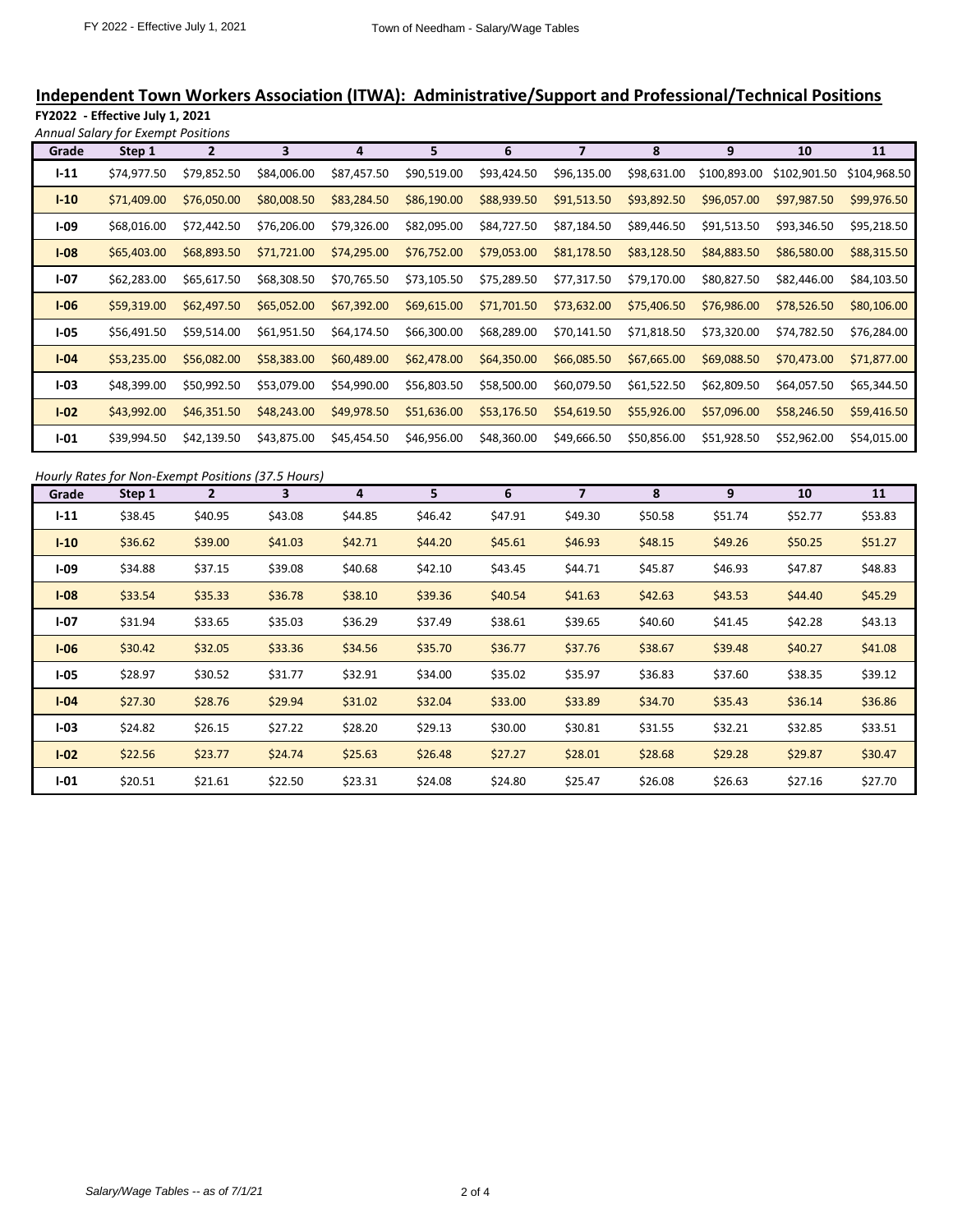## **Building Custodians and Trades International Association (BCTIA): DPW/Building Maintenance BCTIA: Trades (1st Shift)**

**FY2022 - Effective July 1, 2021**

*Hourly Rates for FLSA Non-Exempt Positions (40 Hours/week)*

| Grade           | Step 1  | Step 2  | Step <sub>3</sub> | Step 4  | Step 5  | Step 6  | Step 7  | Step 8  |
|-----------------|---------|---------|-------------------|---------|---------|---------|---------|---------|
| <b>BT4</b>      | \$33.42 | \$34.43 | \$35.43           | \$36.48 | \$37.39 | \$38.30 | \$39.27 | \$40.22 |
| BT <sub>3</sub> | \$29.30 | \$30.18 | \$31.08           | \$31.99 | \$32.78 | \$33.59 | \$34.44 | \$35.26 |
| <b>BT2</b>      | \$26.68 | \$27.45 | \$28.27           | \$29.11 | \$29.83 | \$30.58 | \$31.30 | \$32.10 |
| <b>BT1</b>      | \$24.29 | \$24.99 | \$25.74           | \$26.49 | \$27.15 | \$27.82 | \$38.76 | \$29.20 |

## **BCTIA: Custodians (1st Shift)**

*Hourly Rates for FLSA Non-Exempt Positions (40 Hours/week)*

| Grade           | Step 1  | Step <sub>2</sub> | Step 3  | Step <sub>4</sub> | <b>Step 5</b> | Step 6  | Step 7  | Step 8  |
|-----------------|---------|-------------------|---------|-------------------|---------------|---------|---------|---------|
| BC <sub>3</sub> | \$26.04 | \$26.79           | \$27.54 | \$28.32           | \$29.00       | \$29.69 | \$30.40 | \$31.13 |
| BC <sub>2</sub> | \$24.82 | \$25.52           | \$26.26 | \$27.00           | \$27.64       | \$28.30 | \$28.98 | \$29.66 |
| BC <sub>1</sub> | \$21.64 | \$22.26           | \$22.88 | \$23.53           | \$24.09       | \$24.66 | \$25.26 | \$25.85 |

### **BCTIA: Trades (2nd Shift includes \$1.00 Hourly Differential)**

*Hourly Rates for FLSA Non-Exempt Positions (40 Hours/week)*

| Grade           | Step 1  | Step 2  | Step <sub>3</sub> | Step 4  | <b>Step 5</b> | Step 6  | Step 7             | Step 8  |
|-----------------|---------|---------|-------------------|---------|---------------|---------|--------------------|---------|
| <b>BT4</b>      | \$34.42 | \$35.43 | \$36.43           | \$37.48 | \$38.39       | \$39.30 | S <sub>40.27</sub> | \$41.22 |
| BT <sub>3</sub> | \$30.30 | \$31.18 | \$32.08           | \$32.99 | \$33.78       | \$34.59 | \$35.44            | \$36.26 |
| <b>BT2</b>      | \$27.68 | \$28.45 | \$29.27           | \$30.11 | \$30.83       | \$31.58 | \$32.30            | \$33.10 |
| <b>BT1</b>      | \$25.29 | \$25.99 | \$26.74           | \$27.49 | \$28.15       | \$28.82 | \$39.76            | \$30.20 |

#### **BCTIA: Custodians (2nd Shift includes \$1.00 Hourly Differential)**

*Hourly Rates for FLSA Non-Exempt Positions (40 Hours/week)*

| Grade           | Step 1  | Step <sub>2</sub> | Step <sub>3</sub> | Step 4  | <b>Step 5</b> | Step 6  | Step 7  | Step 8  |
|-----------------|---------|-------------------|-------------------|---------|---------------|---------|---------|---------|
| BC <sub>3</sub> | \$27.04 | \$27.79           | \$28.54           | \$29.32 | \$30.00       | \$30.69 | \$31.40 | \$32.13 |
| BC <sub>2</sub> | \$25.82 | \$26.52           | \$27.26           | \$28.00 | \$28.64       | \$29.30 | \$29.98 | \$30.66 |
| BC <sub>1</sub> | \$22.64 | \$23.26           | \$23.88           | \$24.53 | \$25.09       | \$25.66 | \$26.26 | \$26.85 |

## **Needham Independent Public Employees Association (NIPEA): Public Works**

**FY2022 - Effective July 1, 2021**

|  | Hourly Rates for Non-Exempt Positions (40 Hours) |  |
|--|--------------------------------------------------|--|
|--|--------------------------------------------------|--|

| Grade          | Step 1       | Step 2  | Step 3  | Step 4  | Step 5  | Step 6  | Step 7  | Step 8  | Step 9  | Step 10 |
|----------------|--------------|---------|---------|---------|---------|---------|---------|---------|---------|---------|
| <b>N7</b>      | \$29.95      | \$31.22 | \$32.52 | \$33.84 | \$35.11 | \$36.34 | \$37.52 | \$38.65 | \$39.54 | \$40.43 |
| <b>N6</b>      | \$28.52      | \$29.73 | \$30.96 | \$32.21 | \$33.42 | \$34.59 | \$35.71 | \$36.78 | \$37.63 | \$38.51 |
| N <sub>5</sub> | \$27.16      | \$28.31 | \$29.48 | \$30.67 | \$31.82 | \$32.93 | \$34.00 | \$35.02 | \$35.83 | \$36.68 |
| N <sub>4</sub> | \$25.60      | \$26.69 | \$27.80 | \$28.93 | \$30.01 | \$31.06 | \$32.07 | \$33.03 | \$33.79 | \$34.56 |
| N <sub>3</sub> | \$23.27      | \$24.26 | \$25.27 | \$26.29 | \$27.27 | \$28.23 | \$29.15 | \$30.02 | \$30.71 | \$31.42 |
| N <sub>2</sub> | \$21.15      | \$22.05 | \$22.97 | \$23.90 | \$24.80 | \$25.67 | \$26.50 | \$27.30 | \$27.93 | \$28.56 |
| N <sub>1</sub> | No positions |         |         |         |         |         |         |         |         |         |